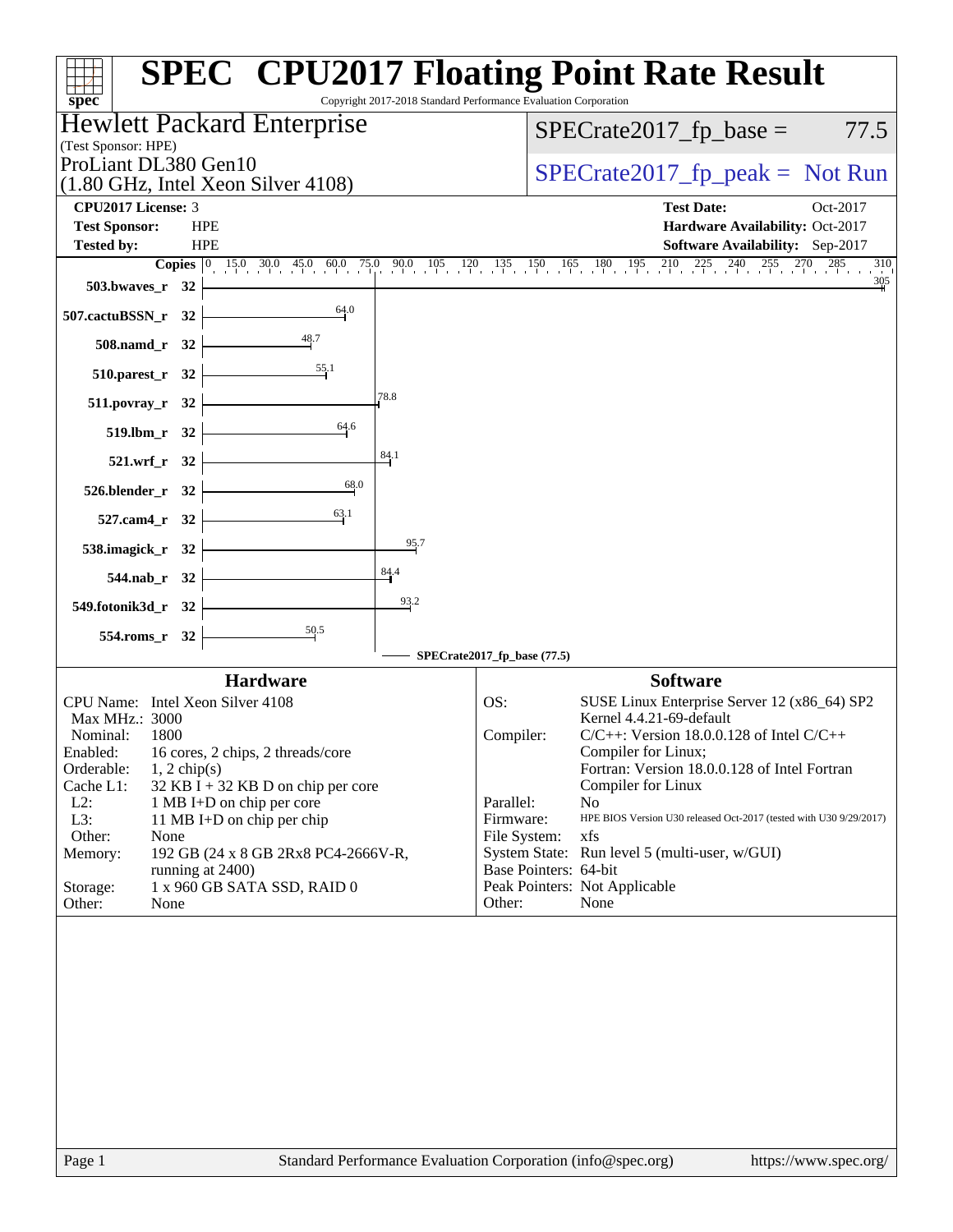# **[SPEC CPU2017 Floating Point Rate Result](http://www.spec.org/auto/cpu2017/Docs/result-fields.html#SPECCPU2017FloatingPointRateResult)**

Copyright 2017-2018 Standard Performance Evaluation Corporation

### Hewlett Packard Enterprise

(Test Sponsor: HPE)

**[spec](http://www.spec.org/)**

(1.80 GHz, Intel Xeon Silver 4108) ProLiant DL380 Gen10<br>  $\begin{array}{c|c}\n\text{SPECrate2017\_fp\_peak} = \text{Not Run} \\
\hline\n\end{array}$ 

 $SPECTate2017<sub>fp</sub> base = 77.5$ 

**[CPU2017 License:](http://www.spec.org/auto/cpu2017/Docs/result-fields.html#CPU2017License)** 3 **[Test Date:](http://www.spec.org/auto/cpu2017/Docs/result-fields.html#TestDate)** Oct-2017

**[Test Sponsor:](http://www.spec.org/auto/cpu2017/Docs/result-fields.html#TestSponsor)** HPE **[Hardware Availability:](http://www.spec.org/auto/cpu2017/Docs/result-fields.html#HardwareAvailability)** Oct-2017 **[Tested by:](http://www.spec.org/auto/cpu2017/Docs/result-fields.html#Testedby)** HPE **[Software Availability:](http://www.spec.org/auto/cpu2017/Docs/result-fields.html#SoftwareAvailability)** Sep-2017

### **[Results Table](http://www.spec.org/auto/cpu2017/Docs/result-fields.html#ResultsTable)**

|                                                                                                             | <b>Base</b>   |                |       |                |       |                | <b>Peak</b> |               |                |              |                |              |                |              |
|-------------------------------------------------------------------------------------------------------------|---------------|----------------|-------|----------------|-------|----------------|-------------|---------------|----------------|--------------|----------------|--------------|----------------|--------------|
| <b>Benchmark</b>                                                                                            | <b>Copies</b> | <b>Seconds</b> | Ratio | <b>Seconds</b> | Ratio | <b>Seconds</b> | Ratio       | <b>Copies</b> | <b>Seconds</b> | <b>Ratio</b> | <b>Seconds</b> | <b>Ratio</b> | <b>Seconds</b> | <b>Ratio</b> |
| 503.bwaves_r                                                                                                | 32            | 1052           | 305   | 1052           | 305   | 1049           | 306         |               |                |              |                |              |                |              |
| 507.cactuBSSN r                                                                                             | 32            | 633            | 64.0  | 633            | 64.0  | 634            | 63.9        |               |                |              |                |              |                |              |
| $508$ .namd $r$                                                                                             | 32            | 625            | 48.7  | 624            | 48.7  | 626            | 48.6        |               |                |              |                |              |                |              |
| 510.parest_r                                                                                                | 32            | 1510           | 55.4  | 1520           | 55.1  | 1519           | 55.1        |               |                |              |                |              |                |              |
| 511.povray_r                                                                                                | 32            | 948            | 78.8  | 943            | 79.2  | 950            | 78.7        |               |                |              |                |              |                |              |
| 519.lbm r                                                                                                   | 32            | 523            | 64.5  | 522            | 64.6  | 521            | 64.7        |               |                |              |                |              |                |              |
| $521$ .wrf r                                                                                                | 32            | 854            | 84.0  | 851            | 84.2  | 852            | 84.1        |               |                |              |                |              |                |              |
| 526.blender r                                                                                               | 32            | 717            | 68.0  | 717            | 68.0  | 716            | 68.0        |               |                |              |                |              |                |              |
| $527$ .cam $4r$                                                                                             | 32            | 888            | 63.0  | 887            | 63.1  | 886            | 63.2        |               |                |              |                |              |                |              |
| 538.imagick_r                                                                                               | 32            | 832            | 95.7  | 831            | 95.7  | 832            | 95.7        |               |                |              |                |              |                |              |
| 544.nab r                                                                                                   | 32            | 637            | 84.6  | 641            | 84.0  | 638            | 84.4        |               |                |              |                |              |                |              |
| 549.fotonik3d r                                                                                             | 32            | 1337           | 93.3  | 1340           | 93.1  | 1338           | 93.2        |               |                |              |                |              |                |              |
| $554$ .roms_r                                                                                               | 32            | 1008           | 50.4  | 1008           | 50.5  | 1007           | 50.5        |               |                |              |                |              |                |              |
| $SPECrate2017$ fp base =<br>77.5                                                                            |               |                |       |                |       |                |             |               |                |              |                |              |                |              |
| $SPECrate2017_fp\_peak =$<br><b>Not Run</b>                                                                 |               |                |       |                |       |                |             |               |                |              |                |              |                |              |
| Desulto anno an in the suden in which there were my Dald wadedined text in disates a meadian massacronesser |               |                |       |                |       |                |             |               |                |              |                |              |                |              |

Results appear in the [order in which they were run.](http://www.spec.org/auto/cpu2017/Docs/result-fields.html#RunOrder) Bold underlined text [indicates a median measurement.](http://www.spec.org/auto/cpu2017/Docs/result-fields.html#Median)

### **[Submit Notes](http://www.spec.org/auto/cpu2017/Docs/result-fields.html#SubmitNotes)**

 The numactl mechanism was used to bind copies to processors. The config file option 'submit' was used to generate numactl commands to bind each copy to a specific processor. For details, please see the config file.

### **[Operating System Notes](http://www.spec.org/auto/cpu2017/Docs/result-fields.html#OperatingSystemNotes)**

 Stack size set to unlimited using "ulimit -s unlimited" Prior to runcpu invocation Filesystem page cache synced and cleared with: sync; echo 3> /proc/sys/vm/drop\_caches runspec command invoked through numactl i.e.: numactl --interleave=all runspec <etc> irqbalance disabled with "service irqbalance stop" tuned profile set wtih "tuned-adm profile throughput-performance" VM Dirty ratio was set to 40 using "echo 40 > /proc/sys/vm/dirty\_ratio" Numa balancing was disabled using "echo 0 > /proc/sys/kernel/numa\_balancing"

### **[General Notes](http://www.spec.org/auto/cpu2017/Docs/result-fields.html#GeneralNotes)**

Environment variables set by runcpu before the start of the run: LD\_LIBRARY\_PATH = "/home/spec2017/lib/ia32:/home/spec2017/lib/intel64:/home/spec2017/je5.0.1-32" LD\_LIBRARY\_PATH = "\$LD\_LIBRARY\_PATH:/home/spec2017/je5.0.1-64"

**(Continued on next page)**

| Page 2 | Standard Performance Evaluation Corporation (info@spec.org) | https://www.spec.org/ |
|--------|-------------------------------------------------------------|-----------------------|
|--------|-------------------------------------------------------------|-----------------------|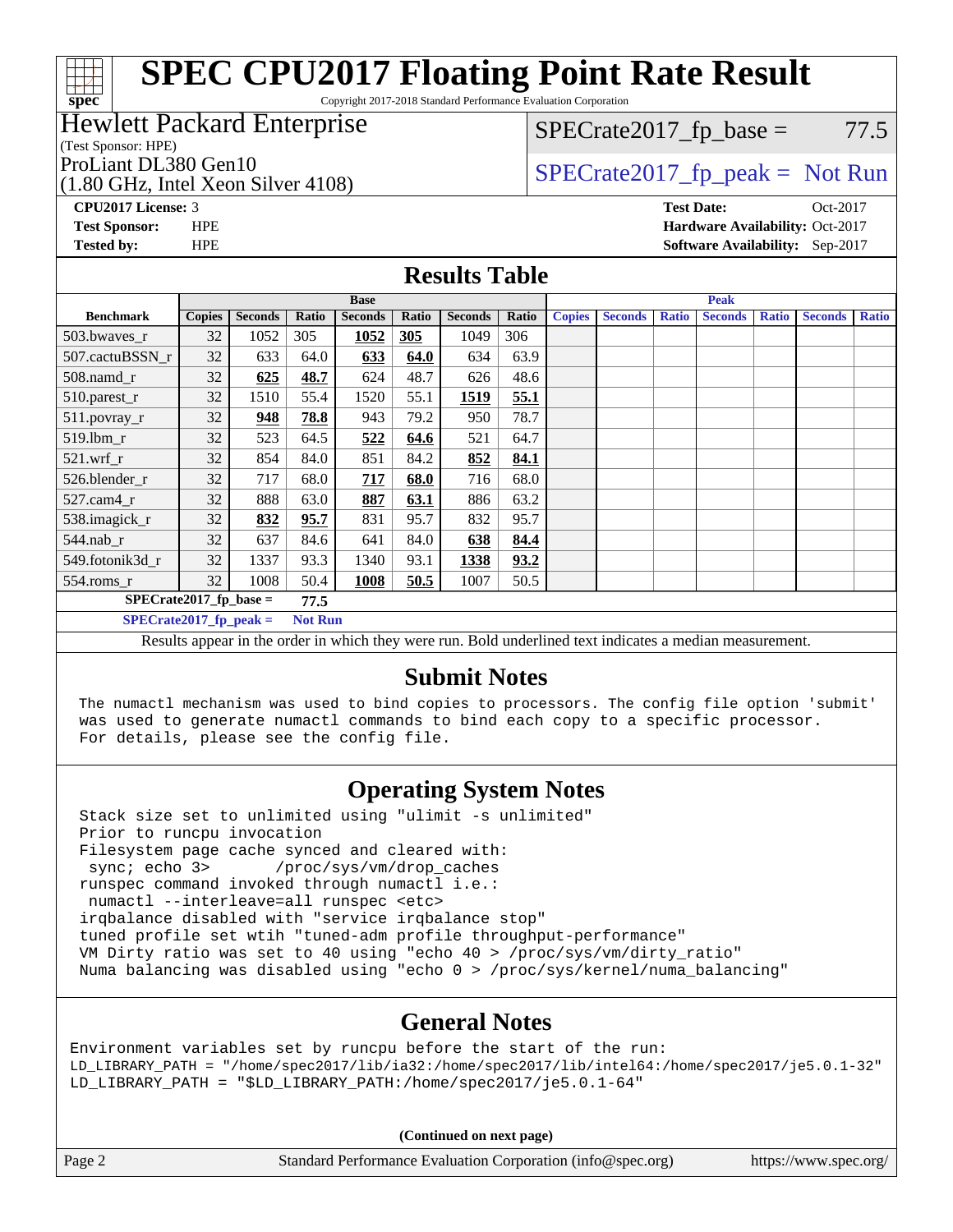### **[spec](http://www.spec.org/) [SPEC CPU2017 Floating Point Rate Result](http://www.spec.org/auto/cpu2017/Docs/result-fields.html#SPECCPU2017FloatingPointRateResult)** Copyright 2017-2018 Standard Performance Evaluation Corporation (Test Sponsor: HPE) Hewlett Packard Enterprise (1.80 GHz, Intel Xeon Silver 4108) ProLiant DL380 Gen10<br>  $\begin{array}{r} \text{SPECrate2017\_fp\_peak = Not Run} \\ \text{SPECrate2017\_fp\_peak = Not Run} \end{array}$  $SPECTate2017<sub>fp</sub> base = 77.5$ **[CPU2017 License:](http://www.spec.org/auto/cpu2017/Docs/result-fields.html#CPU2017License)** 3 **[Test Date:](http://www.spec.org/auto/cpu2017/Docs/result-fields.html#TestDate)** Oct-2017 **[Test Sponsor:](http://www.spec.org/auto/cpu2017/Docs/result-fields.html#TestSponsor)** HPE **[Hardware Availability:](http://www.spec.org/auto/cpu2017/Docs/result-fields.html#HardwareAvailability)** Oct-2017 **[Tested by:](http://www.spec.org/auto/cpu2017/Docs/result-fields.html#Testedby)** HPE **[Software Availability:](http://www.spec.org/auto/cpu2017/Docs/result-fields.html#SoftwareAvailability)** Sep-2017

### **[General Notes \(Continued\)](http://www.spec.org/auto/cpu2017/Docs/result-fields.html#GeneralNotes)**

 Binaries compiled on a system with 1x Intel Core i7-4790 CPU + 32GB RAM memory using Redhat Enterprise Linux 7.4

### **[Platform Notes](http://www.spec.org/auto/cpu2017/Docs/result-fields.html#PlatformNotes)**

Page 3 Standard Performance Evaluation Corporation [\(info@spec.org\)](mailto:info@spec.org) <https://www.spec.org/> BIOS Configuration: Thermal Configuration set to Maximum Cooling Memory Patrol Scrubbing set to Disabled LLC Prefetcher set to Enabled LLC Dead Line Allocation set to Disabled Workload Pofile set to Throughput Frequency Compute Minimum Processor Idle Power Core C-State set to C1E State Workload Pofile set to Custom Sub-NUMA Clustering set to Disabled Sysinfo program /home/spec2017/bin/sysinfo Rev: r5797 of 2017-06-14 96c45e4568ad54c135fd618bcc091c0f running on dl380-sys2-sles Thu Oct 26 07:39:41 2017 SUT (System Under Test) info as seen by some common utilities. For more information on this section, see <https://www.spec.org/cpu2017/Docs/config.html#sysinfo> From /proc/cpuinfo model name : Intel(R) Xeon(R) Silver 4108 CPU @ 1.80GHz 2 "physical id"s (chips) 32 "processors" cores, siblings (Caution: counting these is hw and system dependent. The following excerpts from /proc/cpuinfo might not be reliable. Use with caution.) cpu cores : 8 siblings : 16 physical 0: cores 0 1 2 3 4 5 6 7 physical 1: cores 0 1 2 3 4 5 6 7 From lscpu: Architecture: x86\_64 CPU op-mode(s): 32-bit, 64-bit Byte Order: Little Endian  $CPU(s):$  32 On-line CPU(s) list: 0-31 Thread(s) per core: 2 Core(s) per socket: 8 Socket(s): 2 NUMA node(s): 2 Vendor ID: GenuineIntel CPU family: 6 **(Continued on next page)**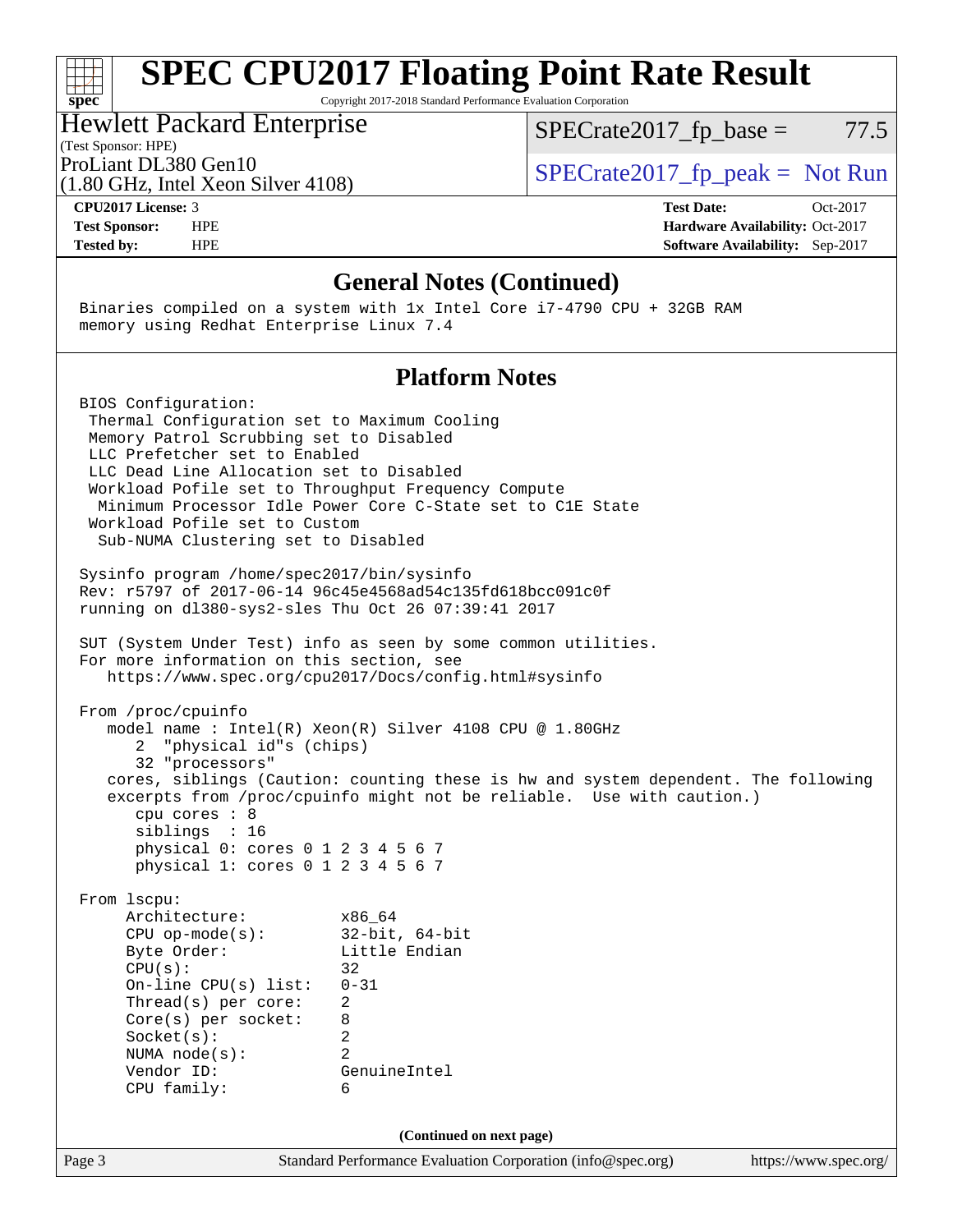# **[SPEC CPU2017 Floating Point Rate Result](http://www.spec.org/auto/cpu2017/Docs/result-fields.html#SPECCPU2017FloatingPointRateResult)**

Copyright 2017-2018 Standard Performance Evaluation Corporation

### Hewlett Packard Enterprise

 $SPECTate2017<sub>fp</sub> base = 77.5$ 

(Test Sponsor: HPE) (1.80 GHz, Intel Xeon Silver 4108)

ProLiant DL380 Gen10<br>  $\begin{array}{r} \text{SPECrate2017\_fp\_peak = Not Run} \\ \text{SPECrate2017\_fp\_peak = Not Run} \end{array}$ 

**[spec](http://www.spec.org/)**

a tim

**[CPU2017 License:](http://www.spec.org/auto/cpu2017/Docs/result-fields.html#CPU2017License)** 3 **[Test Date:](http://www.spec.org/auto/cpu2017/Docs/result-fields.html#TestDate)** Oct-2017 **[Test Sponsor:](http://www.spec.org/auto/cpu2017/Docs/result-fields.html#TestSponsor)** HPE **[Hardware Availability:](http://www.spec.org/auto/cpu2017/Docs/result-fields.html#HardwareAvailability)** Oct-2017 **[Tested by:](http://www.spec.org/auto/cpu2017/Docs/result-fields.html#Testedby)** HPE **[Software Availability:](http://www.spec.org/auto/cpu2017/Docs/result-fields.html#SoftwareAvailability)** Sep-2017

### **[Platform Notes \(Continued\)](http://www.spec.org/auto/cpu2017/Docs/result-fields.html#PlatformNotes)**

 Model: 85 Model name: Intel(R) Xeon(R) Silver 4108 CPU @ 1.80GHz Stepping: 4 CPU MHz: 1795.782 BogoMIPS: 3591.56 Virtualization: VT-x L1d cache: 32K L1i cache: 32K L2 cache: 1024K L3 cache: 11264K NUMA node0 CPU(s): 0-7,16-23 NUMA node1 CPU(s): 8-15,24-31 Flags: fpu vme de pse tsc msr pae mce cx8 apic sep mtrr pge mca cmov pat pse36 clflush dts acpi mmx fxsr sse sse2 ss ht tm pbe syscall nx pdpe1gb rdtscp lm constant\_tsc art arch\_perfmon pebs bts rep\_good nopl xtopology nonstop\_tsc aperfmperf eagerfpu pni pclmulqdq dtes64 monitor ds\_cpl vmx smx est tm2 ssse3 sdbg fma cx16 xtpr pdcm pcid dca sse4\_1 sse4\_2 x2apic movbe popcnt tsc\_deadline\_timer aes xsave avx f16c rdrand lahf\_lm abm 3dnowprefetch ida arat epb pln pts dtherm intel\_pt tpr\_shadow vnmi flexpriority ept vpid fsgsbase tsc\_adjust bmi1 hle avx2 smep bmi2 erms invpcid rtm cqm mpx avx512f avx512dq rdseed adx smap clflushopt clwb avx512cd avx512bw avx512vl xsaveopt xsavec xgetbv1 cqm\_llc cqm\_occup\_llc

```
 /proc/cpuinfo cache data
   cache size : 11264 KB
```
SUSE Linux Enterprise Server 12 SP2

 From numactl --hardware WARNING: a numactl 'node' might or might not correspond to a physical chip. available: 2 nodes (0-1) node 0 cpus: 0 1 2 3 4 5 6 7 16 17 18 19 20 21 22 23 node 0 size: 96276 MB node 0 free: 95272 MB node 1 cpus: 8 9 10 11 12 13 14 15 24 25 26 27 28 29 30 31 node 1 size: 96649 MB node 1 free: 96083 MB node distances: node 0 1 0: 10 21 1: 21 10 From /proc/meminfo MemTotal: 197556252 kB HugePages\_Total: 0 Hugepagesize: 2048 kB /usr/bin/lsb\_release -d

**(Continued on next page)**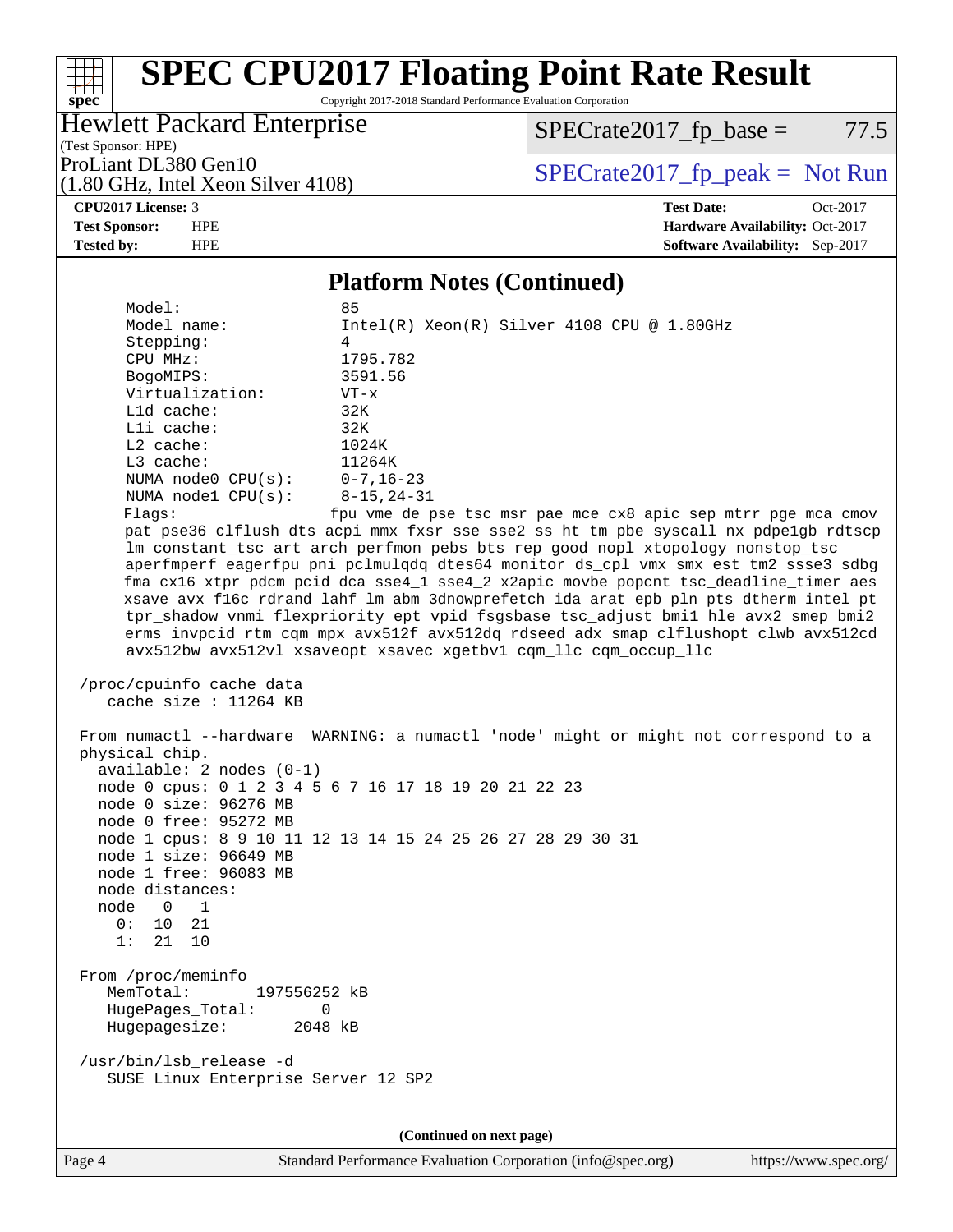# **[SPEC CPU2017 Floating Point Rate Result](http://www.spec.org/auto/cpu2017/Docs/result-fields.html#SPECCPU2017FloatingPointRateResult)**

Copyright 2017-2018 Standard Performance Evaluation Corporation

### Hewlett Packard Enterprise

 $SPECrate2017_fp\_base = 77.5$ 

## (Test Sponsor: HPE)<br>ProLiant DL380 Gen10

(1.80 GHz, Intel Xeon Silver 4108)

 $SPECTate 2017_fp\_peak = Not Run$ 

**[spec](http://www.spec.org/)**

**[CPU2017 License:](http://www.spec.org/auto/cpu2017/Docs/result-fields.html#CPU2017License)** 3 **[Test Date:](http://www.spec.org/auto/cpu2017/Docs/result-fields.html#TestDate)** Oct-2017 **[Test Sponsor:](http://www.spec.org/auto/cpu2017/Docs/result-fields.html#TestSponsor)** HPE **[Hardware Availability:](http://www.spec.org/auto/cpu2017/Docs/result-fields.html#HardwareAvailability)** Oct-2017 **[Tested by:](http://www.spec.org/auto/cpu2017/Docs/result-fields.html#Testedby)** HPE **[Software Availability:](http://www.spec.org/auto/cpu2017/Docs/result-fields.html#SoftwareAvailability)** Sep-2017

### **[Platform Notes \(Continued\)](http://www.spec.org/auto/cpu2017/Docs/result-fields.html#PlatformNotes)**

| Page 5                                                                                                                                                                          |                                                                |                          | Standard Performance Evaluation Corporation (info@spec.org) | https://www.spec.org/                                                                  |
|---------------------------------------------------------------------------------------------------------------------------------------------------------------------------------|----------------------------------------------------------------|--------------------------|-------------------------------------------------------------|----------------------------------------------------------------------------------------|
|                                                                                                                                                                                 |                                                                | (Continued on next page) |                                                             |                                                                                        |
|                                                                                                                                                                                 |                                                                |                          |                                                             |                                                                                        |
| icc (ICC) 18.0.0 20170811<br>Copyright (C) 1985-2017 Intel Corporation. All rights reserved.                                                                                    |                                                                |                          |                                                             |                                                                                        |
| CC.                                                                                                                                                                             | 519.1bm_r(base) 538.imagick_r(base) 544.nab_r(base)            |                          |                                                             |                                                                                        |
|                                                                                                                                                                                 |                                                                |                          | <b>Compiler Version Notes</b>                               |                                                                                        |
| (End of data from sysinfo program)                                                                                                                                              |                                                                |                          |                                                             |                                                                                        |
| frequent changes to hardware, firmware, and the "DMTF SMBIOS" standard.<br>BIOS HPE U30 09/29/2017<br>Memory:<br>24x UNKNOWN NOT AVAILABLE 8 GB 2 rank 2666, configured at 2400 |                                                                |                          |                                                             |                                                                                        |
| this section. The 'dmidecode' program reads system data which is "intended to allow<br>hardware to be accurately determined", but the intent may not be met, as there are       |                                                                |                          |                                                             | Additional information from dmidecode follows. WARNING: Use caution when you interpret |
| Filesystem<br>/dev/sdb4                                                                                                                                                         | Type Size Used Avail Use% Mounted on<br>xfs<br>400G            | 13G 387G                 | 4% /home                                                    |                                                                                        |
| SPEC is set to: /home/spec2017                                                                                                                                                  |                                                                |                          |                                                             |                                                                                        |
| run-level 5 Oct 26 07:34                                                                                                                                                        |                                                                |                          |                                                             |                                                                                        |
| uname $-a$ :<br>x86_64 x86_64 x86_64 GNU/Linux                                                                                                                                  |                                                                |                          |                                                             | Linux dl380-sys2-sles 4.4.21-69-default #1 SMP Tue Oct 25 10:58:20 UTC 2016 (9464f67)  |
| $ANSI$ _COLOR=" $0:32$ "                                                                                                                                                        | CPE_NAME="cpe:/o:suse:sles:12:sp2"                             |                          |                                                             |                                                                                        |
| ID="sles"                                                                                                                                                                       | PRETTY_NAME="SUSE Linux Enterprise Server 12 SP2"              |                          |                                                             |                                                                                        |
| VERSION="12-SP2"<br>VERSION ID="12.2"                                                                                                                                           |                                                                |                          |                                                             |                                                                                        |
| os-release:<br>NAME="SLES"                                                                                                                                                      |                                                                |                          |                                                             |                                                                                        |
|                                                                                                                                                                                 | # Please check /etc/os-release for details about this release. |                          |                                                             | # This file is deprecated and will be removed in a future service pack or release.     |
| $VERSION = 12$<br>$PATCHLEVEL = 2$                                                                                                                                              |                                                                |                          |                                                             |                                                                                        |
| SuSE-release:                                                                                                                                                                   | SUSE Linux Enterprise Server 12 (x86_64)                       |                          |                                                             |                                                                                        |
| From /etc/*release* /etc/*version*                                                                                                                                              |                                                                |                          |                                                             |                                                                                        |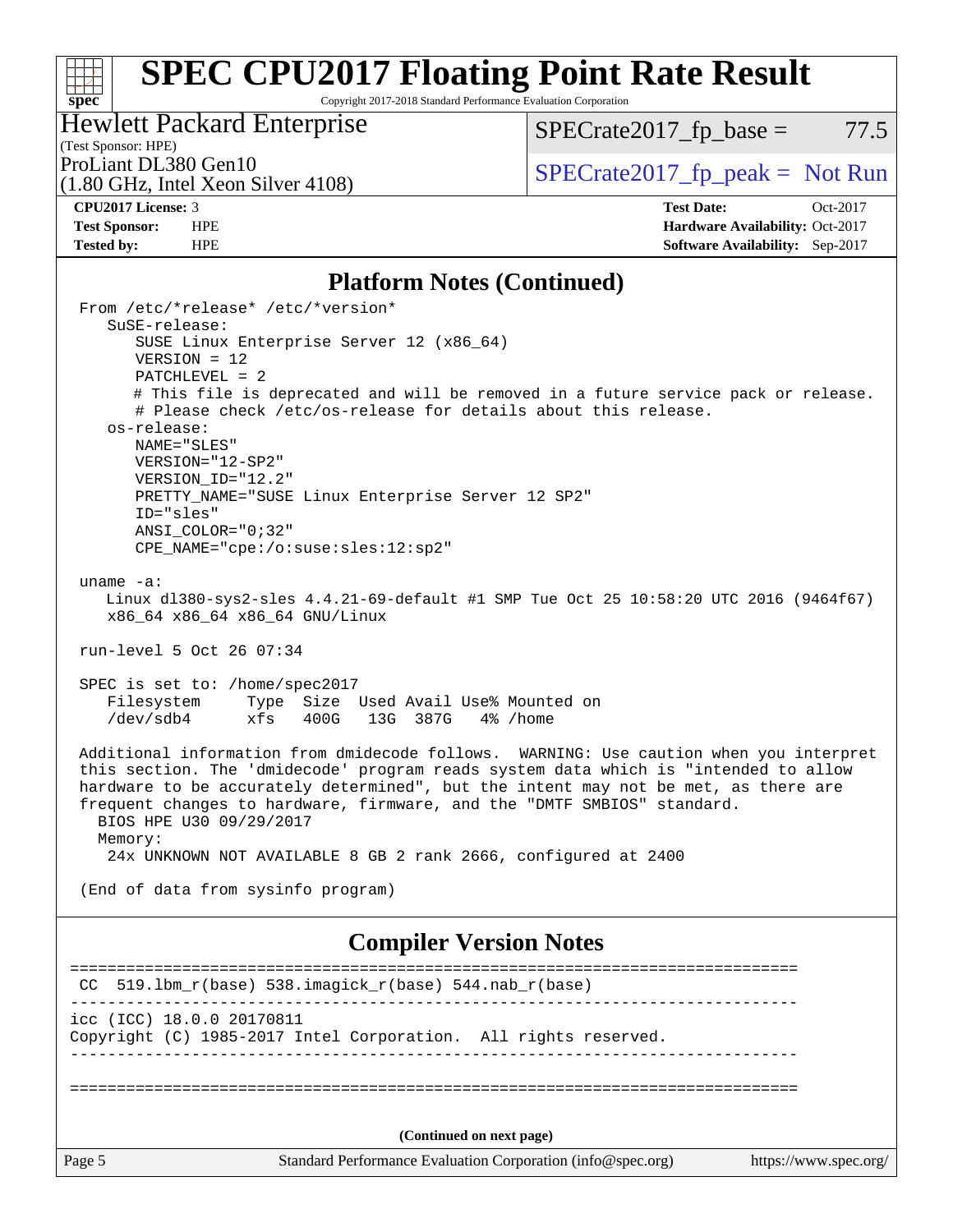# **[spec](http://www.spec.org/)**

# **[SPEC CPU2017 Floating Point Rate Result](http://www.spec.org/auto/cpu2017/Docs/result-fields.html#SPECCPU2017FloatingPointRateResult)**

Copyright 2017-2018 Standard Performance Evaluation Corporation

### Hewlett Packard Enterprise

 $SPECTate2017_fp\_base = 77.5$ 

(Test Sponsor: HPE)

(1.80 GHz, Intel Xeon Silver 4108)

ProLiant DL380 Gen10<br>(1.80 GHz, Intel Xeon Silver 4108) [SPECrate2017\\_fp\\_peak =](http://www.spec.org/auto/cpu2017/Docs/result-fields.html#SPECrate2017fppeak) Not Run

| <b>CPU2017 License: 3</b> |
|---------------------------|
|---------------------------|

**[CPU2017 License:](http://www.spec.org/auto/cpu2017/Docs/result-fields.html#CPU2017License)** 3 **[Test Date:](http://www.spec.org/auto/cpu2017/Docs/result-fields.html#TestDate)** Oct-2017 **[Test Sponsor:](http://www.spec.org/auto/cpu2017/Docs/result-fields.html#TestSponsor)** HPE **[Hardware Availability:](http://www.spec.org/auto/cpu2017/Docs/result-fields.html#HardwareAvailability)** Oct-2017 **[Tested by:](http://www.spec.org/auto/cpu2017/Docs/result-fields.html#Testedby)** HPE **[Software Availability:](http://www.spec.org/auto/cpu2017/Docs/result-fields.html#SoftwareAvailability)** Sep-2017

### **[Compiler Version Notes \(Continued\)](http://www.spec.org/auto/cpu2017/Docs/result-fields.html#CompilerVersionNotes)**

| CXXC 508.namd_r(base) 510.parest_r(base)                                                                                   |  |
|----------------------------------------------------------------------------------------------------------------------------|--|
| icpc (ICC) 18.0.0 20170811<br>Copyright (C) 1985-2017 Intel Corporation. All rights reserved.                              |  |
| CC 511.povray_r(base) 526.blender_r(base)                                                                                  |  |
| icpc (ICC) 18.0.0 20170811<br>Copyright (C) 1985-2017 Intel Corporation. All rights reserved.<br>icc (ICC) 18.0.0 20170811 |  |
| Copyright (C) 1985-2017 Intel Corporation. All rights reserved.                                                            |  |
| FC 507.cactuBSSN r(base)                                                                                                   |  |
| icpc (ICC) 18.0.0 20170811<br>Copyright (C) 1985-2017 Intel Corporation. All rights reserved.<br>icc (ICC) 18.0.0 20170811 |  |
| Copyright (C) 1985-2017 Intel Corporation. All rights reserved.<br>ifort (IFORT) 18.0.0 20170811                           |  |
| Copyright (C) 1985-2017 Intel Corporation. All rights reserved.<br>_________________                                       |  |
| $FC 503.bwaves_r(base) 549.fotonik3d_r(base) 554.roms_r(base)$                                                             |  |
| ifort (IFORT) 18.0.0 20170811<br>Copyright (C) 1985-2017 Intel Corporation. All rights reserved.                           |  |
| $CC$ 521.wrf_r(base) 527.cam4_r(base)                                                                                      |  |
| ifort (IFORT) 18.0.0 20170811<br>Copyright (C) 1985-2017 Intel Corporation. All rights reserved.                           |  |
| icc (ICC) 18.0.0 20170811<br>Copyright (C) 1985-2017 Intel Corporation. All rights reserved.                               |  |
|                                                                                                                            |  |
| <b>Base Compiler Invocation</b>                                                                                            |  |

[C benchmarks:](http://www.spec.org/auto/cpu2017/Docs/result-fields.html#Cbenchmarks)

[icc](http://www.spec.org/cpu2017/results/res2017q4/cpu2017-20171031-00475.flags.html#user_CCbase_intel_icc_18.0_66fc1ee009f7361af1fbd72ca7dcefbb700085f36577c54f309893dd4ec40d12360134090235512931783d35fd58c0460139e722d5067c5574d8eaf2b3e37e92)

**(Continued on next page)**

Page 6 Standard Performance Evaluation Corporation [\(info@spec.org\)](mailto:info@spec.org) <https://www.spec.org/>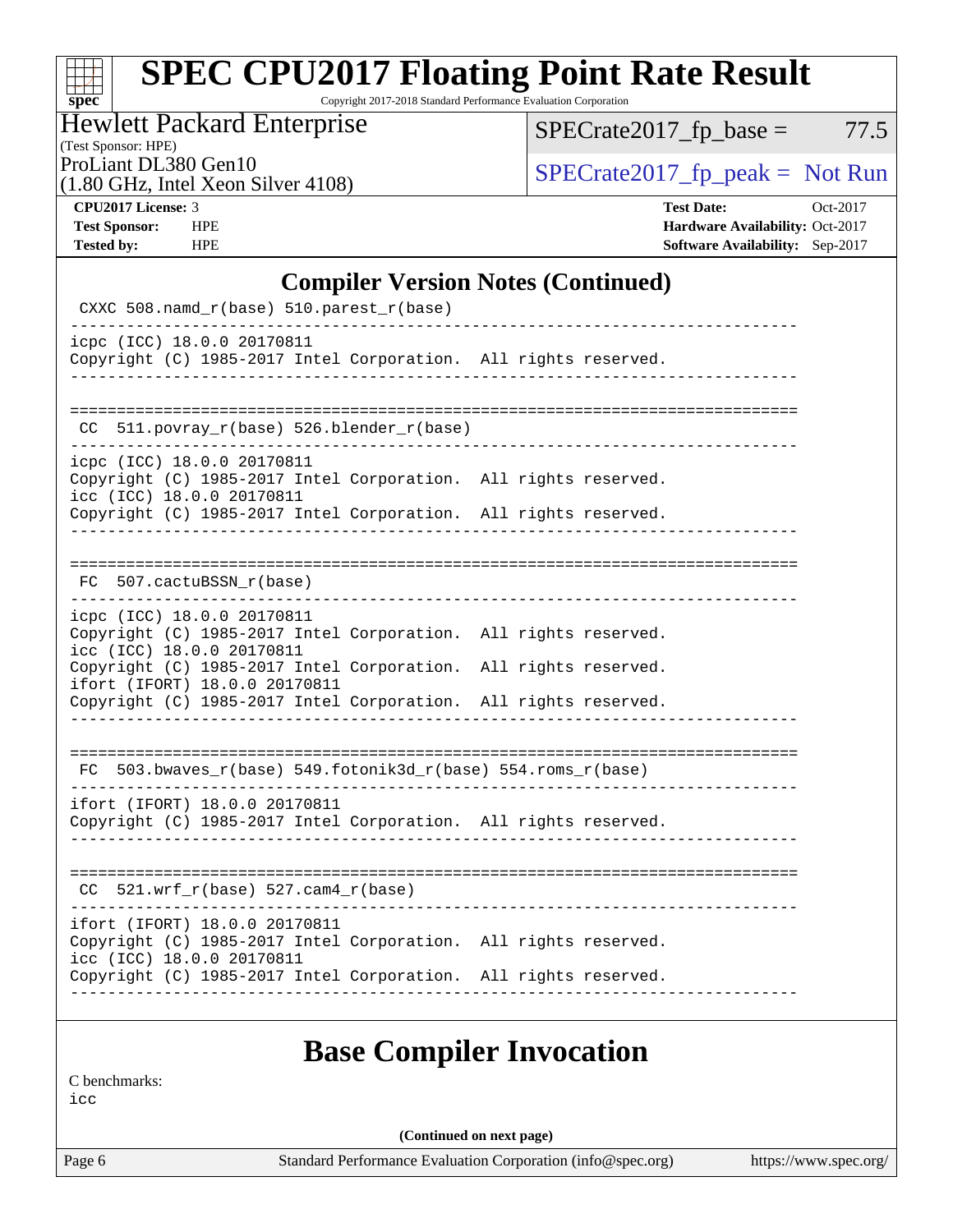# **[spec](http://www.spec.org/)**

# **[SPEC CPU2017 Floating Point Rate Result](http://www.spec.org/auto/cpu2017/Docs/result-fields.html#SPECCPU2017FloatingPointRateResult)**

Copyright 2017-2018 Standard Performance Evaluation Corporation

### Hewlett Packard Enterprise

(Test Sponsor: HPE)

 $SPECTate2017<sub>fp</sub> base = 77.5$ 

(1.80 GHz, Intel Xeon Silver 4108)

ProLiant DL380 Gen10<br>  $\begin{array}{r} \text{SPECrate2017\_fp\_peak = Not Run} \\ \text{SPECrate2017\_fp\_peak = Not Run} \end{array}$ 

**[CPU2017 License:](http://www.spec.org/auto/cpu2017/Docs/result-fields.html#CPU2017License)** 3 **[Test Date:](http://www.spec.org/auto/cpu2017/Docs/result-fields.html#TestDate)** Oct-2017 **[Test Sponsor:](http://www.spec.org/auto/cpu2017/Docs/result-fields.html#TestSponsor)** HPE **[Hardware Availability:](http://www.spec.org/auto/cpu2017/Docs/result-fields.html#HardwareAvailability)** Oct-2017 **[Tested by:](http://www.spec.org/auto/cpu2017/Docs/result-fields.html#Testedby)** HPE **[Software Availability:](http://www.spec.org/auto/cpu2017/Docs/result-fields.html#SoftwareAvailability)** Sep-2017

## **[Base Compiler Invocation \(Continued\)](http://www.spec.org/auto/cpu2017/Docs/result-fields.html#BaseCompilerInvocation)**

[C++ benchmarks](http://www.spec.org/auto/cpu2017/Docs/result-fields.html#CXXbenchmarks): [icpc](http://www.spec.org/cpu2017/results/res2017q4/cpu2017-20171031-00475.flags.html#user_CXXbase_intel_icpc_18.0_c510b6838c7f56d33e37e94d029a35b4a7bccf4766a728ee175e80a419847e808290a9b78be685c44ab727ea267ec2f070ec5dc83b407c0218cded6866a35d07)

[Fortran benchmarks](http://www.spec.org/auto/cpu2017/Docs/result-fields.html#Fortranbenchmarks): [ifort](http://www.spec.org/cpu2017/results/res2017q4/cpu2017-20171031-00475.flags.html#user_FCbase_intel_ifort_18.0_8111460550e3ca792625aed983ce982f94888b8b503583aa7ba2b8303487b4d8a21a13e7191a45c5fd58ff318f48f9492884d4413fa793fd88dd292cad7027ca)

[Benchmarks using both Fortran and C:](http://www.spec.org/auto/cpu2017/Docs/result-fields.html#BenchmarksusingbothFortranandC) [ifort](http://www.spec.org/cpu2017/results/res2017q4/cpu2017-20171031-00475.flags.html#user_CC_FCbase_intel_ifort_18.0_8111460550e3ca792625aed983ce982f94888b8b503583aa7ba2b8303487b4d8a21a13e7191a45c5fd58ff318f48f9492884d4413fa793fd88dd292cad7027ca) [icc](http://www.spec.org/cpu2017/results/res2017q4/cpu2017-20171031-00475.flags.html#user_CC_FCbase_intel_icc_18.0_66fc1ee009f7361af1fbd72ca7dcefbb700085f36577c54f309893dd4ec40d12360134090235512931783d35fd58c0460139e722d5067c5574d8eaf2b3e37e92)

[Benchmarks using both C and C++](http://www.spec.org/auto/cpu2017/Docs/result-fields.html#BenchmarksusingbothCandCXX): [icpc](http://www.spec.org/cpu2017/results/res2017q4/cpu2017-20171031-00475.flags.html#user_CC_CXXbase_intel_icpc_18.0_c510b6838c7f56d33e37e94d029a35b4a7bccf4766a728ee175e80a419847e808290a9b78be685c44ab727ea267ec2f070ec5dc83b407c0218cded6866a35d07) [icc](http://www.spec.org/cpu2017/results/res2017q4/cpu2017-20171031-00475.flags.html#user_CC_CXXbase_intel_icc_18.0_66fc1ee009f7361af1fbd72ca7dcefbb700085f36577c54f309893dd4ec40d12360134090235512931783d35fd58c0460139e722d5067c5574d8eaf2b3e37e92)

[Benchmarks using Fortran, C, and C++:](http://www.spec.org/auto/cpu2017/Docs/result-fields.html#BenchmarksusingFortranCandCXX) [icpc](http://www.spec.org/cpu2017/results/res2017q4/cpu2017-20171031-00475.flags.html#user_CC_CXX_FCbase_intel_icpc_18.0_c510b6838c7f56d33e37e94d029a35b4a7bccf4766a728ee175e80a419847e808290a9b78be685c44ab727ea267ec2f070ec5dc83b407c0218cded6866a35d07) [icc](http://www.spec.org/cpu2017/results/res2017q4/cpu2017-20171031-00475.flags.html#user_CC_CXX_FCbase_intel_icc_18.0_66fc1ee009f7361af1fbd72ca7dcefbb700085f36577c54f309893dd4ec40d12360134090235512931783d35fd58c0460139e722d5067c5574d8eaf2b3e37e92) [ifort](http://www.spec.org/cpu2017/results/res2017q4/cpu2017-20171031-00475.flags.html#user_CC_CXX_FCbase_intel_ifort_18.0_8111460550e3ca792625aed983ce982f94888b8b503583aa7ba2b8303487b4d8a21a13e7191a45c5fd58ff318f48f9492884d4413fa793fd88dd292cad7027ca)

## **[Base Portability Flags](http://www.spec.org/auto/cpu2017/Docs/result-fields.html#BasePortabilityFlags)**

 503.bwaves\_r: [-DSPEC\\_LP64](http://www.spec.org/cpu2017/results/res2017q4/cpu2017-20171031-00475.flags.html#suite_basePORTABILITY503_bwaves_r_DSPEC_LP64) 507.cactuBSSN\_r: [-DSPEC\\_LP64](http://www.spec.org/cpu2017/results/res2017q4/cpu2017-20171031-00475.flags.html#suite_basePORTABILITY507_cactuBSSN_r_DSPEC_LP64) 508.namd\_r: [-DSPEC\\_LP64](http://www.spec.org/cpu2017/results/res2017q4/cpu2017-20171031-00475.flags.html#suite_basePORTABILITY508_namd_r_DSPEC_LP64) 510.parest\_r: [-DSPEC\\_LP64](http://www.spec.org/cpu2017/results/res2017q4/cpu2017-20171031-00475.flags.html#suite_basePORTABILITY510_parest_r_DSPEC_LP64) 511.povray\_r: [-DSPEC\\_LP64](http://www.spec.org/cpu2017/results/res2017q4/cpu2017-20171031-00475.flags.html#suite_basePORTABILITY511_povray_r_DSPEC_LP64) 519.lbm\_r: [-DSPEC\\_LP64](http://www.spec.org/cpu2017/results/res2017q4/cpu2017-20171031-00475.flags.html#suite_basePORTABILITY519_lbm_r_DSPEC_LP64) 521.wrf\_r: [-DSPEC\\_LP64](http://www.spec.org/cpu2017/results/res2017q4/cpu2017-20171031-00475.flags.html#suite_basePORTABILITY521_wrf_r_DSPEC_LP64) [-DSPEC\\_CASE\\_FLAG](http://www.spec.org/cpu2017/results/res2017q4/cpu2017-20171031-00475.flags.html#b521.wrf_r_baseCPORTABILITY_DSPEC_CASE_FLAG) [-convert big\\_endian](http://www.spec.org/cpu2017/results/res2017q4/cpu2017-20171031-00475.flags.html#user_baseFPORTABILITY521_wrf_r_convert_big_endian_c3194028bc08c63ac5d04de18c48ce6d347e4e562e8892b8bdbdc0214820426deb8554edfa529a3fb25a586e65a3d812c835984020483e7e73212c4d31a38223) 526.blender\_r: [-DSPEC\\_LP64](http://www.spec.org/cpu2017/results/res2017q4/cpu2017-20171031-00475.flags.html#suite_basePORTABILITY526_blender_r_DSPEC_LP64) [-DSPEC\\_LINUX](http://www.spec.org/cpu2017/results/res2017q4/cpu2017-20171031-00475.flags.html#b526.blender_r_baseCPORTABILITY_DSPEC_LINUX) [-funsigned-char](http://www.spec.org/cpu2017/results/res2017q4/cpu2017-20171031-00475.flags.html#user_baseCPORTABILITY526_blender_r_force_uchar_40c60f00ab013830e2dd6774aeded3ff59883ba5a1fc5fc14077f794d777847726e2a5858cbc7672e36e1b067e7e5c1d9a74f7176df07886a243d7cc18edfe67) 527.cam4\_r: [-DSPEC\\_LP64](http://www.spec.org/cpu2017/results/res2017q4/cpu2017-20171031-00475.flags.html#suite_basePORTABILITY527_cam4_r_DSPEC_LP64) [-DSPEC\\_CASE\\_FLAG](http://www.spec.org/cpu2017/results/res2017q4/cpu2017-20171031-00475.flags.html#b527.cam4_r_baseCPORTABILITY_DSPEC_CASE_FLAG) 538.imagick\_r: [-DSPEC\\_LP64](http://www.spec.org/cpu2017/results/res2017q4/cpu2017-20171031-00475.flags.html#suite_basePORTABILITY538_imagick_r_DSPEC_LP64) 544.nab\_r: [-DSPEC\\_LP64](http://www.spec.org/cpu2017/results/res2017q4/cpu2017-20171031-00475.flags.html#suite_basePORTABILITY544_nab_r_DSPEC_LP64) 549.fotonik3d\_r: [-DSPEC\\_LP64](http://www.spec.org/cpu2017/results/res2017q4/cpu2017-20171031-00475.flags.html#suite_basePORTABILITY549_fotonik3d_r_DSPEC_LP64) 554.roms\_r: [-DSPEC\\_LP64](http://www.spec.org/cpu2017/results/res2017q4/cpu2017-20171031-00475.flags.html#suite_basePORTABILITY554_roms_r_DSPEC_LP64)

## **[Base Optimization Flags](http://www.spec.org/auto/cpu2017/Docs/result-fields.html#BaseOptimizationFlags)**

[C benchmarks](http://www.spec.org/auto/cpu2017/Docs/result-fields.html#Cbenchmarks):

[-xCORE-AVX2](http://www.spec.org/cpu2017/results/res2017q4/cpu2017-20171031-00475.flags.html#user_CCbase_f-xCORE-AVX2) [-ipo](http://www.spec.org/cpu2017/results/res2017q4/cpu2017-20171031-00475.flags.html#user_CCbase_f-ipo) [-O3](http://www.spec.org/cpu2017/results/res2017q4/cpu2017-20171031-00475.flags.html#user_CCbase_f-O3) [-no-prec-div](http://www.spec.org/cpu2017/results/res2017q4/cpu2017-20171031-00475.flags.html#user_CCbase_f-no-prec-div) [-qopt-prefetch](http://www.spec.org/cpu2017/results/res2017q4/cpu2017-20171031-00475.flags.html#user_CCbase_f-qopt-prefetch) [-ffinite-math-only](http://www.spec.org/cpu2017/results/res2017q4/cpu2017-20171031-00475.flags.html#user_CCbase_f_finite_math_only_cb91587bd2077682c4b38af759c288ed7c732db004271a9512da14a4f8007909a5f1427ecbf1a0fb78ff2a814402c6114ac565ca162485bbcae155b5e4258871) [-qopt-mem-layout-trans=3](http://www.spec.org/cpu2017/results/res2017q4/cpu2017-20171031-00475.flags.html#user_CCbase_f-qopt-mem-layout-trans_de80db37974c74b1f0e20d883f0b675c88c3b01e9d123adea9b28688d64333345fb62bc4a798493513fdb68f60282f9a726aa07f478b2f7113531aecce732043)

[C++ benchmarks:](http://www.spec.org/auto/cpu2017/Docs/result-fields.html#CXXbenchmarks)

[-xCORE-AVX2](http://www.spec.org/cpu2017/results/res2017q4/cpu2017-20171031-00475.flags.html#user_CXXbase_f-xCORE-AVX2) [-ipo](http://www.spec.org/cpu2017/results/res2017q4/cpu2017-20171031-00475.flags.html#user_CXXbase_f-ipo) [-O3](http://www.spec.org/cpu2017/results/res2017q4/cpu2017-20171031-00475.flags.html#user_CXXbase_f-O3) [-no-prec-div](http://www.spec.org/cpu2017/results/res2017q4/cpu2017-20171031-00475.flags.html#user_CXXbase_f-no-prec-div) [-qopt-prefetch](http://www.spec.org/cpu2017/results/res2017q4/cpu2017-20171031-00475.flags.html#user_CXXbase_f-qopt-prefetch) [-ffinite-math-only](http://www.spec.org/cpu2017/results/res2017q4/cpu2017-20171031-00475.flags.html#user_CXXbase_f_finite_math_only_cb91587bd2077682c4b38af759c288ed7c732db004271a9512da14a4f8007909a5f1427ecbf1a0fb78ff2a814402c6114ac565ca162485bbcae155b5e4258871) [-qopt-mem-layout-trans=3](http://www.spec.org/cpu2017/results/res2017q4/cpu2017-20171031-00475.flags.html#user_CXXbase_f-qopt-mem-layout-trans_de80db37974c74b1f0e20d883f0b675c88c3b01e9d123adea9b28688d64333345fb62bc4a798493513fdb68f60282f9a726aa07f478b2f7113531aecce732043)

**(Continued on next page)**

Page 7 Standard Performance Evaluation Corporation [\(info@spec.org\)](mailto:info@spec.org) <https://www.spec.org/>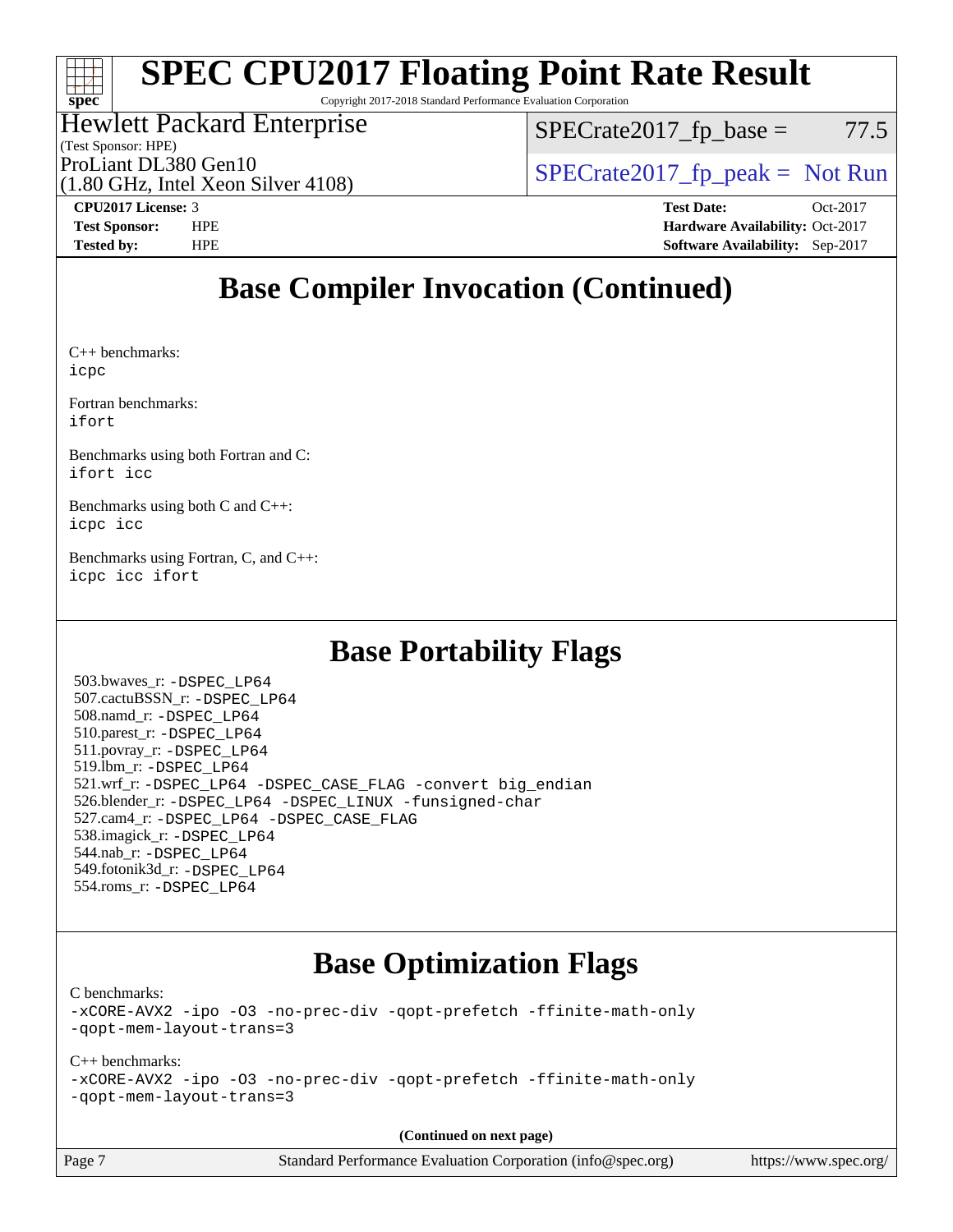# **[spec](http://www.spec.org/)**

# **[SPEC CPU2017 Floating Point Rate Result](http://www.spec.org/auto/cpu2017/Docs/result-fields.html#SPECCPU2017FloatingPointRateResult)**

Copyright 2017-2018 Standard Performance Evaluation Corporation

### Hewlett Packard Enterprise

(1.80 GHz, Intel Xeon Silver 4108)

 $SPECTate2017<sub>fp</sub> base = 77.5$ 

(Test Sponsor: HPE)

ProLiant DL380 Gen10  $SPECTA = 108$   $SPECTA = 108$   $SPECTA = 108$ 

**[CPU2017 License:](http://www.spec.org/auto/cpu2017/Docs/result-fields.html#CPU2017License)** 3 **[Test Date:](http://www.spec.org/auto/cpu2017/Docs/result-fields.html#TestDate)** Oct-2017 **[Test Sponsor:](http://www.spec.org/auto/cpu2017/Docs/result-fields.html#TestSponsor)** HPE **[Hardware Availability:](http://www.spec.org/auto/cpu2017/Docs/result-fields.html#HardwareAvailability)** Oct-2017 **[Tested by:](http://www.spec.org/auto/cpu2017/Docs/result-fields.html#Testedby)** HPE **[Software Availability:](http://www.spec.org/auto/cpu2017/Docs/result-fields.html#SoftwareAvailability)** Sep-2017

## **[Base Optimization Flags \(Continued\)](http://www.spec.org/auto/cpu2017/Docs/result-fields.html#BaseOptimizationFlags)**

[Fortran benchmarks](http://www.spec.org/auto/cpu2017/Docs/result-fields.html#Fortranbenchmarks):

[-xCORE-AVX2](http://www.spec.org/cpu2017/results/res2017q4/cpu2017-20171031-00475.flags.html#user_FCbase_f-xCORE-AVX2) [-ipo](http://www.spec.org/cpu2017/results/res2017q4/cpu2017-20171031-00475.flags.html#user_FCbase_f-ipo) [-O3](http://www.spec.org/cpu2017/results/res2017q4/cpu2017-20171031-00475.flags.html#user_FCbase_f-O3) [-no-prec-div](http://www.spec.org/cpu2017/results/res2017q4/cpu2017-20171031-00475.flags.html#user_FCbase_f-no-prec-div) [-qopt-prefetch](http://www.spec.org/cpu2017/results/res2017q4/cpu2017-20171031-00475.flags.html#user_FCbase_f-qopt-prefetch) [-ffinite-math-only](http://www.spec.org/cpu2017/results/res2017q4/cpu2017-20171031-00475.flags.html#user_FCbase_f_finite_math_only_cb91587bd2077682c4b38af759c288ed7c732db004271a9512da14a4f8007909a5f1427ecbf1a0fb78ff2a814402c6114ac565ca162485bbcae155b5e4258871) [-qopt-mem-layout-trans=3](http://www.spec.org/cpu2017/results/res2017q4/cpu2017-20171031-00475.flags.html#user_FCbase_f-qopt-mem-layout-trans_de80db37974c74b1f0e20d883f0b675c88c3b01e9d123adea9b28688d64333345fb62bc4a798493513fdb68f60282f9a726aa07f478b2f7113531aecce732043) [-nostandard-realloc-lhs](http://www.spec.org/cpu2017/results/res2017q4/cpu2017-20171031-00475.flags.html#user_FCbase_f_2003_std_realloc_82b4557e90729c0f113870c07e44d33d6f5a304b4f63d4c15d2d0f1fab99f5daaed73bdb9275d9ae411527f28b936061aa8b9c8f2d63842963b95c9dd6426b8a) [-align array32byte](http://www.spec.org/cpu2017/results/res2017q4/cpu2017-20171031-00475.flags.html#user_FCbase_align_array32byte_b982fe038af199962ba9a80c053b8342c548c85b40b8e86eb3cc33dee0d7986a4af373ac2d51c3f7cf710a18d62fdce2948f201cd044323541f22fc0fffc51b6) [Benchmarks using both Fortran and C](http://www.spec.org/auto/cpu2017/Docs/result-fields.html#BenchmarksusingbothFortranandC): [-xCORE-AVX2](http://www.spec.org/cpu2017/results/res2017q4/cpu2017-20171031-00475.flags.html#user_CC_FCbase_f-xCORE-AVX2) [-ipo](http://www.spec.org/cpu2017/results/res2017q4/cpu2017-20171031-00475.flags.html#user_CC_FCbase_f-ipo) [-O3](http://www.spec.org/cpu2017/results/res2017q4/cpu2017-20171031-00475.flags.html#user_CC_FCbase_f-O3) [-no-prec-div](http://www.spec.org/cpu2017/results/res2017q4/cpu2017-20171031-00475.flags.html#user_CC_FCbase_f-no-prec-div) [-qopt-prefetch](http://www.spec.org/cpu2017/results/res2017q4/cpu2017-20171031-00475.flags.html#user_CC_FCbase_f-qopt-prefetch) [-ffinite-math-only](http://www.spec.org/cpu2017/results/res2017q4/cpu2017-20171031-00475.flags.html#user_CC_FCbase_f_finite_math_only_cb91587bd2077682c4b38af759c288ed7c732db004271a9512da14a4f8007909a5f1427ecbf1a0fb78ff2a814402c6114ac565ca162485bbcae155b5e4258871) [-qopt-mem-layout-trans=3](http://www.spec.org/cpu2017/results/res2017q4/cpu2017-20171031-00475.flags.html#user_CC_FCbase_f-qopt-mem-layout-trans_de80db37974c74b1f0e20d883f0b675c88c3b01e9d123adea9b28688d64333345fb62bc4a798493513fdb68f60282f9a726aa07f478b2f7113531aecce732043) [-nostandard-realloc-lhs](http://www.spec.org/cpu2017/results/res2017q4/cpu2017-20171031-00475.flags.html#user_CC_FCbase_f_2003_std_realloc_82b4557e90729c0f113870c07e44d33d6f5a304b4f63d4c15d2d0f1fab99f5daaed73bdb9275d9ae411527f28b936061aa8b9c8f2d63842963b95c9dd6426b8a) [-align array32byte](http://www.spec.org/cpu2017/results/res2017q4/cpu2017-20171031-00475.flags.html#user_CC_FCbase_align_array32byte_b982fe038af199962ba9a80c053b8342c548c85b40b8e86eb3cc33dee0d7986a4af373ac2d51c3f7cf710a18d62fdce2948f201cd044323541f22fc0fffc51b6) [Benchmarks using both C and C++](http://www.spec.org/auto/cpu2017/Docs/result-fields.html#BenchmarksusingbothCandCXX): [-xCORE-AVX2](http://www.spec.org/cpu2017/results/res2017q4/cpu2017-20171031-00475.flags.html#user_CC_CXXbase_f-xCORE-AVX2) [-ipo](http://www.spec.org/cpu2017/results/res2017q4/cpu2017-20171031-00475.flags.html#user_CC_CXXbase_f-ipo) [-O3](http://www.spec.org/cpu2017/results/res2017q4/cpu2017-20171031-00475.flags.html#user_CC_CXXbase_f-O3) [-no-prec-div](http://www.spec.org/cpu2017/results/res2017q4/cpu2017-20171031-00475.flags.html#user_CC_CXXbase_f-no-prec-div) [-qopt-prefetch](http://www.spec.org/cpu2017/results/res2017q4/cpu2017-20171031-00475.flags.html#user_CC_CXXbase_f-qopt-prefetch) [-ffinite-math-only](http://www.spec.org/cpu2017/results/res2017q4/cpu2017-20171031-00475.flags.html#user_CC_CXXbase_f_finite_math_only_cb91587bd2077682c4b38af759c288ed7c732db004271a9512da14a4f8007909a5f1427ecbf1a0fb78ff2a814402c6114ac565ca162485bbcae155b5e4258871) [-qopt-mem-layout-trans=3](http://www.spec.org/cpu2017/results/res2017q4/cpu2017-20171031-00475.flags.html#user_CC_CXXbase_f-qopt-mem-layout-trans_de80db37974c74b1f0e20d883f0b675c88c3b01e9d123adea9b28688d64333345fb62bc4a798493513fdb68f60282f9a726aa07f478b2f7113531aecce732043) [Benchmarks using Fortran, C, and C++:](http://www.spec.org/auto/cpu2017/Docs/result-fields.html#BenchmarksusingFortranCandCXX) [-xCORE-AVX2](http://www.spec.org/cpu2017/results/res2017q4/cpu2017-20171031-00475.flags.html#user_CC_CXX_FCbase_f-xCORE-AVX2) [-ipo](http://www.spec.org/cpu2017/results/res2017q4/cpu2017-20171031-00475.flags.html#user_CC_CXX_FCbase_f-ipo) [-O3](http://www.spec.org/cpu2017/results/res2017q4/cpu2017-20171031-00475.flags.html#user_CC_CXX_FCbase_f-O3) [-no-prec-div](http://www.spec.org/cpu2017/results/res2017q4/cpu2017-20171031-00475.flags.html#user_CC_CXX_FCbase_f-no-prec-div) [-qopt-prefetch](http://www.spec.org/cpu2017/results/res2017q4/cpu2017-20171031-00475.flags.html#user_CC_CXX_FCbase_f-qopt-prefetch) [-ffinite-math-only](http://www.spec.org/cpu2017/results/res2017q4/cpu2017-20171031-00475.flags.html#user_CC_CXX_FCbase_f_finite_math_only_cb91587bd2077682c4b38af759c288ed7c732db004271a9512da14a4f8007909a5f1427ecbf1a0fb78ff2a814402c6114ac565ca162485bbcae155b5e4258871)

[-qopt-mem-layout-trans=3](http://www.spec.org/cpu2017/results/res2017q4/cpu2017-20171031-00475.flags.html#user_CC_CXX_FCbase_f-qopt-mem-layout-trans_de80db37974c74b1f0e20d883f0b675c88c3b01e9d123adea9b28688d64333345fb62bc4a798493513fdb68f60282f9a726aa07f478b2f7113531aecce732043) [-nostandard-realloc-lhs](http://www.spec.org/cpu2017/results/res2017q4/cpu2017-20171031-00475.flags.html#user_CC_CXX_FCbase_f_2003_std_realloc_82b4557e90729c0f113870c07e44d33d6f5a304b4f63d4c15d2d0f1fab99f5daaed73bdb9275d9ae411527f28b936061aa8b9c8f2d63842963b95c9dd6426b8a) [-align array32byte](http://www.spec.org/cpu2017/results/res2017q4/cpu2017-20171031-00475.flags.html#user_CC_CXX_FCbase_align_array32byte_b982fe038af199962ba9a80c053b8342c548c85b40b8e86eb3cc33dee0d7986a4af373ac2d51c3f7cf710a18d62fdce2948f201cd044323541f22fc0fffc51b6)

### **[Base Other Flags](http://www.spec.org/auto/cpu2017/Docs/result-fields.html#BaseOtherFlags)**

[C benchmarks](http://www.spec.org/auto/cpu2017/Docs/result-fields.html#Cbenchmarks):  $-m64 - std = c11$  $-m64 - std = c11$ 

[C++ benchmarks:](http://www.spec.org/auto/cpu2017/Docs/result-fields.html#CXXbenchmarks) [-m64](http://www.spec.org/cpu2017/results/res2017q4/cpu2017-20171031-00475.flags.html#user_CXXbase_intel_intel64_18.0_af43caccfc8ded86e7699f2159af6efc7655f51387b94da716254467f3c01020a5059329e2569e4053f409e7c9202a7efc638f7a6d1ffb3f52dea4a3e31d82ab)

[Fortran benchmarks](http://www.spec.org/auto/cpu2017/Docs/result-fields.html#Fortranbenchmarks):  $-m64$ 

[Benchmarks using both Fortran and C](http://www.spec.org/auto/cpu2017/Docs/result-fields.html#BenchmarksusingbothFortranandC):  $-m64 - std = c11$  $-m64 - std = c11$ 

[Benchmarks using both C and C++](http://www.spec.org/auto/cpu2017/Docs/result-fields.html#BenchmarksusingbothCandCXX):  $-m64$   $-std=cl1$ 

[Benchmarks using Fortran, C, and C++:](http://www.spec.org/auto/cpu2017/Docs/result-fields.html#BenchmarksusingFortranCandCXX)  $-m64$   $-std=cl1$ 

The flags files that were used to format this result can be browsed at

<http://www.spec.org/cpu2017/flags/Intel-ic18.0-official-linux64.2017-10-19.html> <http://www.spec.org/cpu2017/flags/HPE-Platform-Flags-Intel-V1.2-SKX-revD.html>